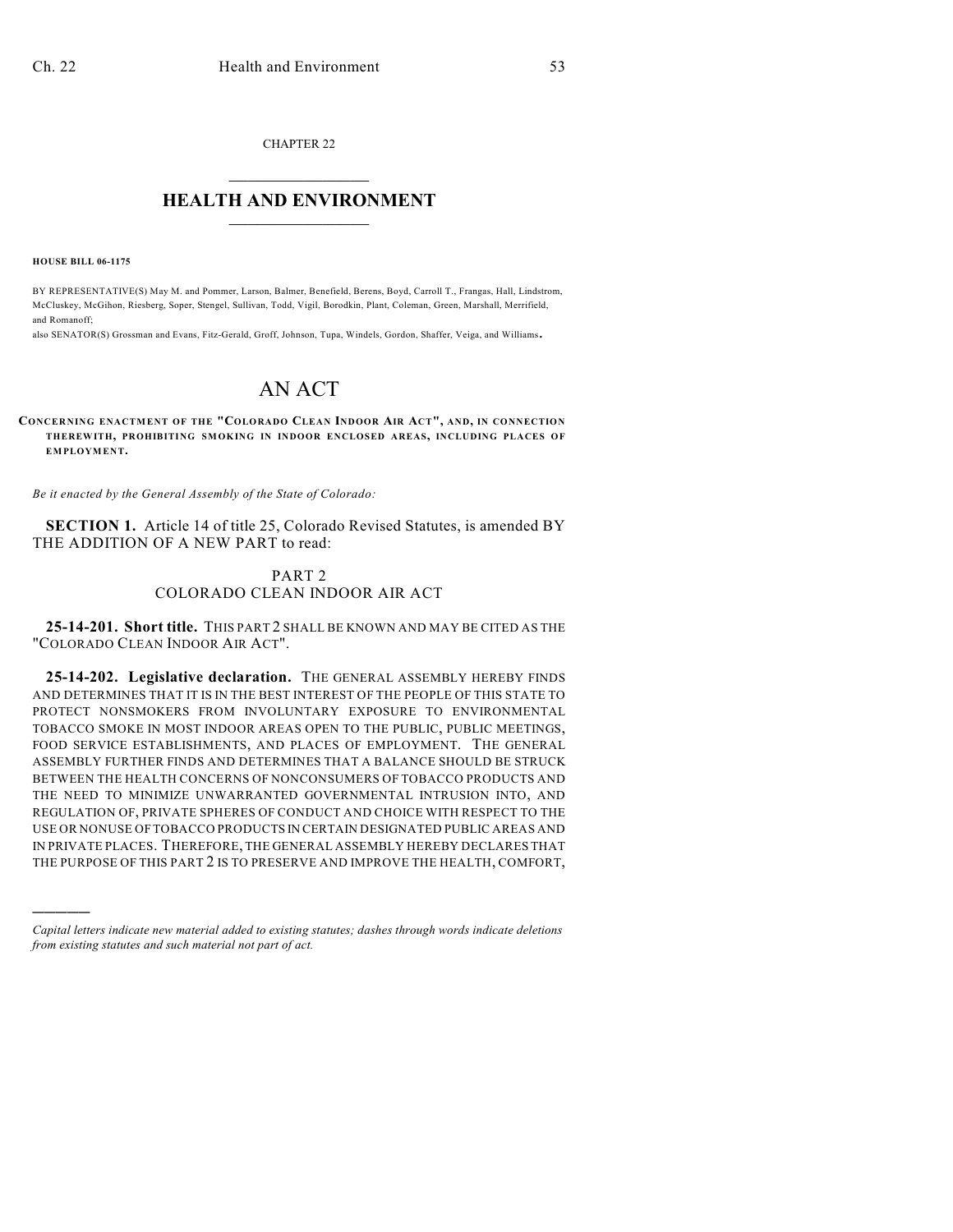AND ENVIRONMENT OF THE PEOPLE OF THIS STATE BY LIMITING EXPOSURE TO TOBACCO SMOKE.

**25-14-203. Definitions.** AS USED IN THIS PART 2, UNLESS THE CONTEXT OTHERWISE REQUIRES:

(1) "AIRPORT SMOKING CONCESSION" MEANS A BAR OR RESTAURANT, OR BOTH, IN A PUBLIC AIRPORT WITH REGULARLY SCHEDULED DOMESTIC AND INTERNATIONAL COMMERCIAL PASSENGER FLIGHTS, IN WHICH BAR OR RESTAURANT SMOKING IS ALLOWED IN A FULLY ENCLOSED AND INDEPENDENTLY VENTILATED AREA BY THE TERMS OF THE CONCESSION.

(2) "AUDITORIUM" MEANS THE PART OF A PUBLIC BUILDING WHERE AN AUDIENCE GATHERS TO ATTEND A PERFORMANCE, AND INCLUDES ANY CORRIDORS, HALLWAYS, OR LOBBIES ADJACENT THERETO.

(3) "BAR" MEANS ANY INDOOR AREA THAT IS OPERATED AND LICENSED UNDER ARTICLE 47 OF TITLE 12,C.R.S., PRIMARILY FOR THE SALE AND SERVICE OF ALCOHOL BEVERAGES FOR ON-PREMISES CONSUMPTION AND WHERE THE SERVICE OF FOOD IS SECONDARY TO THE CONSUMPTION OF SUCH BEVERAGES.

(4) "CIGAR-TOBACCO BAR" MEANS A BAR THAT, IN THE CALENDAR YEAR ENDING DECEMBER 31, 2005, GENERATED AT LEAST FIVE PERCENT OR MORE OF ITS TOTAL ANNUAL GROSS INCOME OR FIFTY THOUSAND DOLLARS IN ANNUAL SALES FROM THE ON-SITE SALE OF TOBACCO PRODUCTS AND THE RENTAL OF ON-SITE HUMIDORS, NOT INCLUDING ANY SALES FROM VENDING MACHINES. IN ANY CALENDAR YEAR AFTER DECEMBER 31, 2005, A BAR THAT FAILS TO GENERATE AT LEAST FIVE PERCENT OF ITS TOTAL ANNUAL GROSS INCOME OR FIFTY THOUSAND DOLLARS IN ANNUAL SALES FROM THE ON-SITE SALE OF TOBACCO PRODUCTS AND THE RENTAL OF ON-SITE HUMIDORS SHALL NOT BE DEFINED AS A "CIGAR-TOBACCO BAR" AND SHALL NOT THEREAFTER BE INCLUDED IN THE DEFINITION REGARDLESS OF SALES FIGURES.

(5) (a) "EMPLOYEE" MEANS ANY PERSON WHO:

(I) PERFORMS ANY TYPE OF WORK FOR BENEFIT OF ANOTHER IN CONSIDERATION OF DIRECT OR INDIRECT WAGES OR PROFIT; OR

(II) PROVIDES UNCOMPENSATED WORK OR SERVICES TO A BUSINESS OR NONPROFIT ENTITY.

(b) "EMPLOYEE" INCLUDES EVERY PERSON DESCRIBED IN PARAGRAPH (a) OF THIS SUBSECTION (5), REGARDLESS OF WHETHER SUCH PERSON IS REFERRED TO AS AN EMPLOYEE, CONTRACTOR, INDEPENDENT CONTRACTOR, OR VOLUNTEER OR BY ANY OTHER DESIGNATION OR TITLE.

(6) "EMPLOYER" MEANS ANY PERSON, PARTNERSHIP, ASSOCIATION, CORPORATION, OR NONPROFIT ENTITY THAT EMPLOYS ONE OR MORE PERSONS. "EMPLOYER" INCLUDES, WITHOUT LIMITATION, THE LEGISLATIVE, EXECUTIVE, AND JUDICIAL BRANCHES OF STATE GOVERNMENT; ANY COUNTY, CITY AND COUNTY, CITY, OR TOWN, OR INSTRUMENTALITY THEREOF, OR ANY OTHER POLITICAL SUBDIVISION OF THE STATE, SPECIAL DISTRICT, AUTHORITY, COMMISSION, OR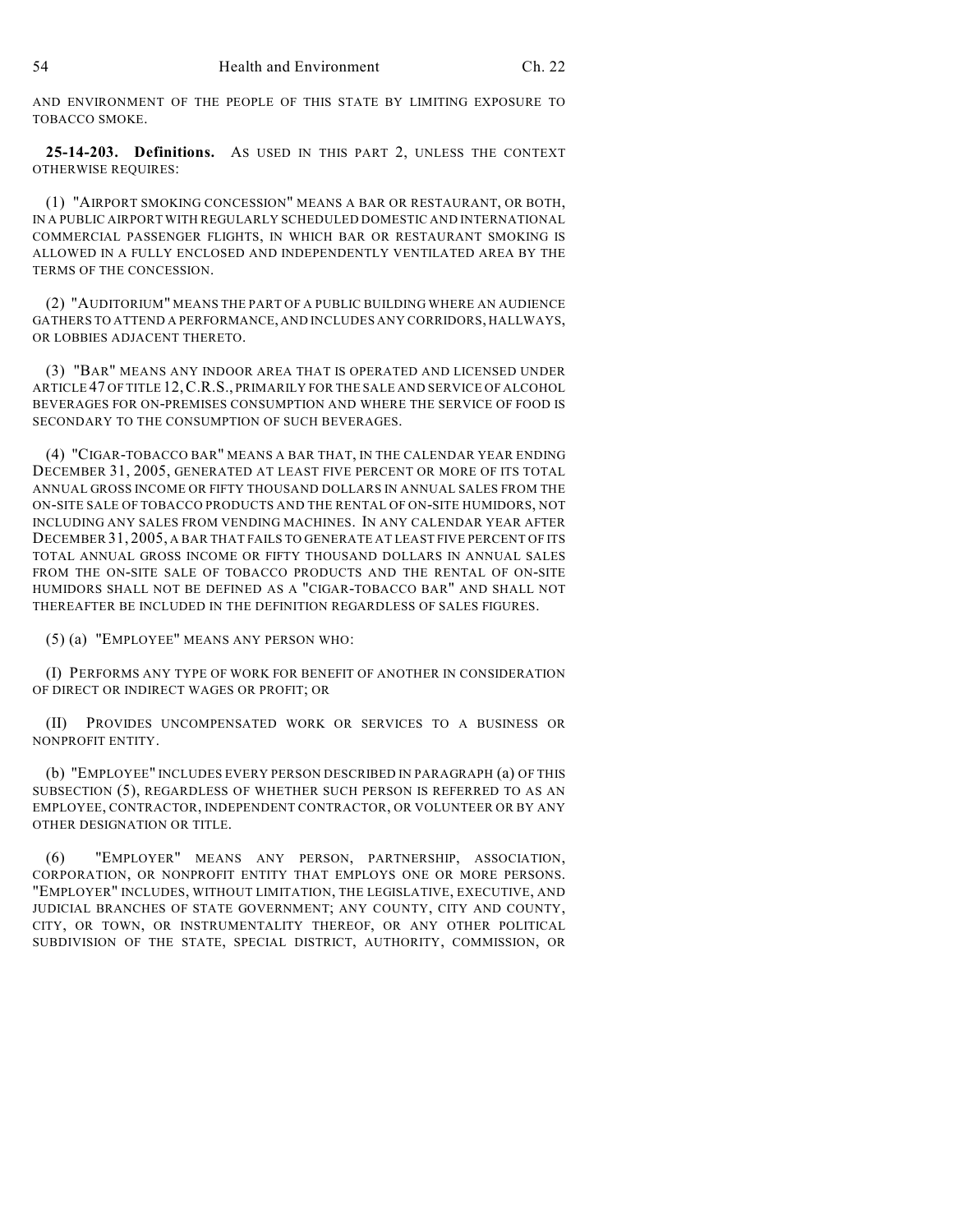AGENCY; OR ANY OTHER SEPARATE CORPORATE INSTRUMENTALITY OR UNIT OF STATE OR LOCAL GOVERNMENT.

(7) "ENTRYWAY" MEANS THE OUTSIDE OF THE FRONT OR MAIN DOORWAY LEADING INTO A BUILDING OR FACILITY THAT IS NOT EXEMPTED FROM THIS PART 2 UNDER SECTION 25-14-205. "ENTRYWAY" ALSO INCLUDES THE AREA OF PUBLIC OR PRIVATE PROPERTY WITHIN A SPECIFIED RADIUS OUTSIDE OF THE DOORWAY. THE SPECIFIED RADIUS SHALL BE DETERMINED BY THE LOCAL AUTHORITY OR, IF THE LOCAL AUTHORITY HAS NOT ACTED, THE SPECIFIED RADIUS SHALL BE FIFTEEN FEET.

(8) "ENVIRONMENTAL TOBACCO SMOKE", "ETS", OR "SECONDHAND SMOKE" MEANS THE COMPLEX MIXTURE FORMED FROM THE ESCAPING SMOKE OF A BURNING TOBACCO PRODUCT, ALSO KNOWN AS "SIDESTREAM SMOKE", AND SMOKE EXHALED BY THE SMOKER.

(9) "FOOD SERVICE ESTABLISHMENT" MEANS ANY INDOOR AREA OR PORTION THEREOF IN WHICH THE PRINCIPAL BUSINESS IS THE SALE OF FOOD FOR ON-PREMISES CONSUMPTION. THE TERM INCLUDES, WITHOUT LIMITATION, RESTAURANTS, CAFETERIAS, COFFEE SHOPS, DINERS, SANDWICH SHOPS, AND SHORT-ORDER CAFES.

(10) "INDOOR AREA" MEANS ANY ENCLOSED AREA OR PORTION THEREOF. THE OPENING OF WINDOWS OR DOORS, OR THE TEMPORARY REMOVAL OF WALL PANELS, DOES NOT CONVERT AN INDOOR AREA INTO AN OUTDOOR AREA.

(11) "LOCAL AUTHORITY" MEANS A COUNTY, CITY AND COUNTY, CITY, OR TOWN.

(12) "PLACE OF EMPLOYMENT" MEANS ANY INDOOR AREA OR PORTION THEREOF UNDER THE CONTROL OF AN EMPLOYER IN WHICH EMPLOYEES OF THE EMPLOYER PERFORM SERVICES FOR, OR ON BEHALF OF, THE EMPLOYER.

(13) "PUBLIC BUILDING" MEANS ANY BUILDING OWNED OR OPERATED BY:

(a) THE STATE, INCLUDING THE LEGISLATIVE, EXECUTIVE, AND JUDICIAL BRANCHES OF STATE GOVERNMENT;

(b) ANY COUNTY, CITY AND COUNTY, CITY, OR TOWN, OR INSTRUMENTALITY THEREOF, OR ANY OTHER POLITICAL SUBDIVISION OF THE STATE, A SPECIAL DISTRICT, AN AUTHORITY, A COMMISSION, OR AN AGENCY; OR

(c) ANY OTHER SEPARATE CORPORATE INSTRUMENTALITY OR UNIT OF STATE OR LOCAL GOVERNMENT.

(14) "PUBLIC MEETING" MEANS ANY MEETING OPEN TO THE PUBLIC PURSUANT TO PART 4 OF ARTICLE 6 OF TITLE 24, C.R.S., OR ANY OTHER LAW OF THIS STATE.

(15) "SMOKE-FREE WORK AREA" MEANS AN INDOOR AREA IN A PLACE OF EMPLOYMENT WHERE SMOKING IS PROHIBITED UNDER THIS PART 2.

(16) "SMOKING" MEANS THE BURNING OF A LIGHTED CIGARETTE, CIGAR, PIPE, OR ANY OTHER MATTER OR SUBSTANCE THAT CONTAINS TOBACCO.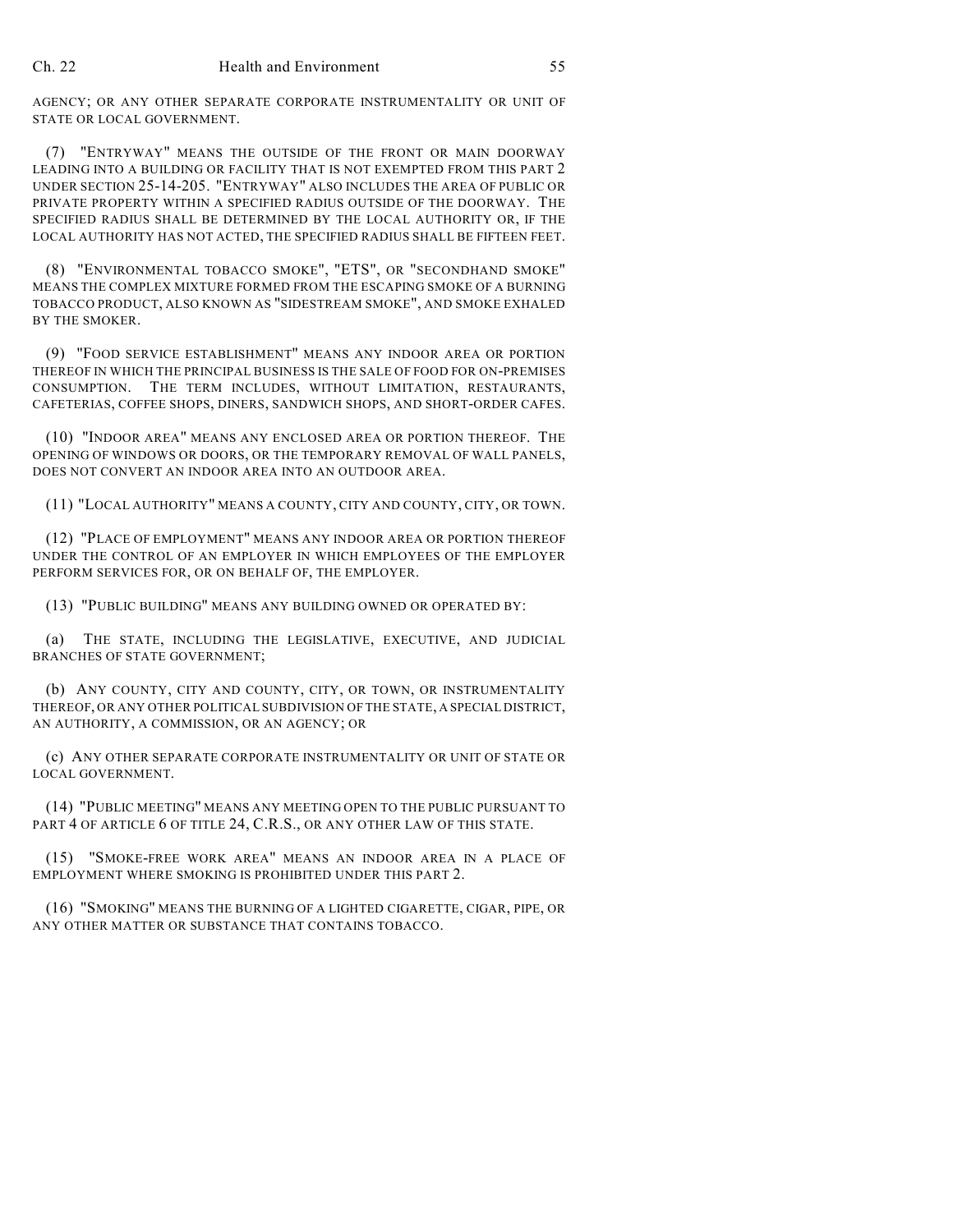(17) "TOBACCO" MEANS CIGARETTES, CIGARS, CHEROOTS, STOGIES, AND PERIQUES; GRANULATED, PLUG CUT, CRIMP CUT, READY RUBBED, AND OTHER SMOKING TOBACCO; SNUFF AND SNUFF FLOUR; CAVENDISH; PLUG AND TWIST TOBACCO; FINE-CUT AND OTHER CHEWING TOBACCO; SHORTS, REFUSE SCRAPS, CLIPPINGS, CUTTINGS, AND SWEEPINGS OF TOBACCO; AND OTHER KINDS AND FORMS OF TOBACCO, PREPARED IN SUCH MANNER AS TO BE SUITABLE FOR CHEWING OR FOR SMOKING IN A CIGARETTE, PIPE, OR OTHERWISE, OR BOTH FOR CHEWING AND SMOKING. "TOBACCO" ALSO INCLUDES CLOVES AND ANY OTHER PLANT MATTER OR PRODUCT THAT IS PACKAGED FOR SMOKING.

(18) "TOBACCO BUSINESS" MEANS A SOLE PROPRIETORSHIP, CORPORATION, PARTNERSHIP, OR OTHER ENTERPRISE ENGAGED PRIMARILY IN THE SALE, MANUFACTURE, OR PROMOTION OF TOBACCO, TOBACCO PRODUCTS, OR SMOKING DEVICES OR ACCESSORIES, EITHER AT WHOLESALE OR RETAIL, AND IN WHICH THE SALE, MANUFACTURE, OR PROMOTION OF OTHER PRODUCTS IS MERELY INCIDENTAL.

(19) "WORK AREA" MEANS AN AREA IN A PLACE OF EMPLOYMENT WHERE ONE OR MORE EMPLOYEES ARE ROUTINELY ASSIGNED AND PERFORM SERVICES FOR OR ON BEHALF OF THEIR EMPLOYER.

**25-14-204. General smoking restrictions.** (1) EXCEPT AS PROVIDED IN SECTION 25-14-205, AND IN ORDER TO REDUCE THE LEVELS OF EXPOSURE TO ENVIRONMENTAL TOBACCO SMOKE, SMOKING SHALL NOT BE PERMITTED AND NO PERSON SHALL SMOKE IN ANY INDOOR AREA, INCLUDING, BUT NOT LIMITED TO:

- (a) PUBLIC MEETING PLACES;
- (b) ELEVATORS;

(c) GOVERNMENT-OWNED OR -OPERATED MEANS OF MASS TRANSPORTATION, INCLUDING, BUT NOT LIMITED TO, BUSES, VANS, AND TRAINS;

- (d) TAXICABS AND LIMOUSINES;
- (e) GROCERY STORES;
- (f) GYMNASIUMS;
- (g) JURY WAITING AND DELIBERATION ROOMS;
- (h) COURTROOMS;
- (i) CHILD DAY CARE FACILITIES;

(j) HEALTH CARE FACILITIES INCLUDING HOSPITALS, HEALTH CARE CLINICS, DOCTOR'S OFFICES, AND OTHER HEALTH CARE RELATED FACILITIES;

### (k) (I) ANY PLACE OF EMPLOYMENT THAT IS NOT EXEMPTED.

(II) IN THE CASE OF EMPLOYERS WHO OWN FACILITIES OTHERWISE EXEMPTED FROM THIS PART 2, EACH SUCH EMPLOYER SHALL PROVIDE A SMOKE-FREE WORK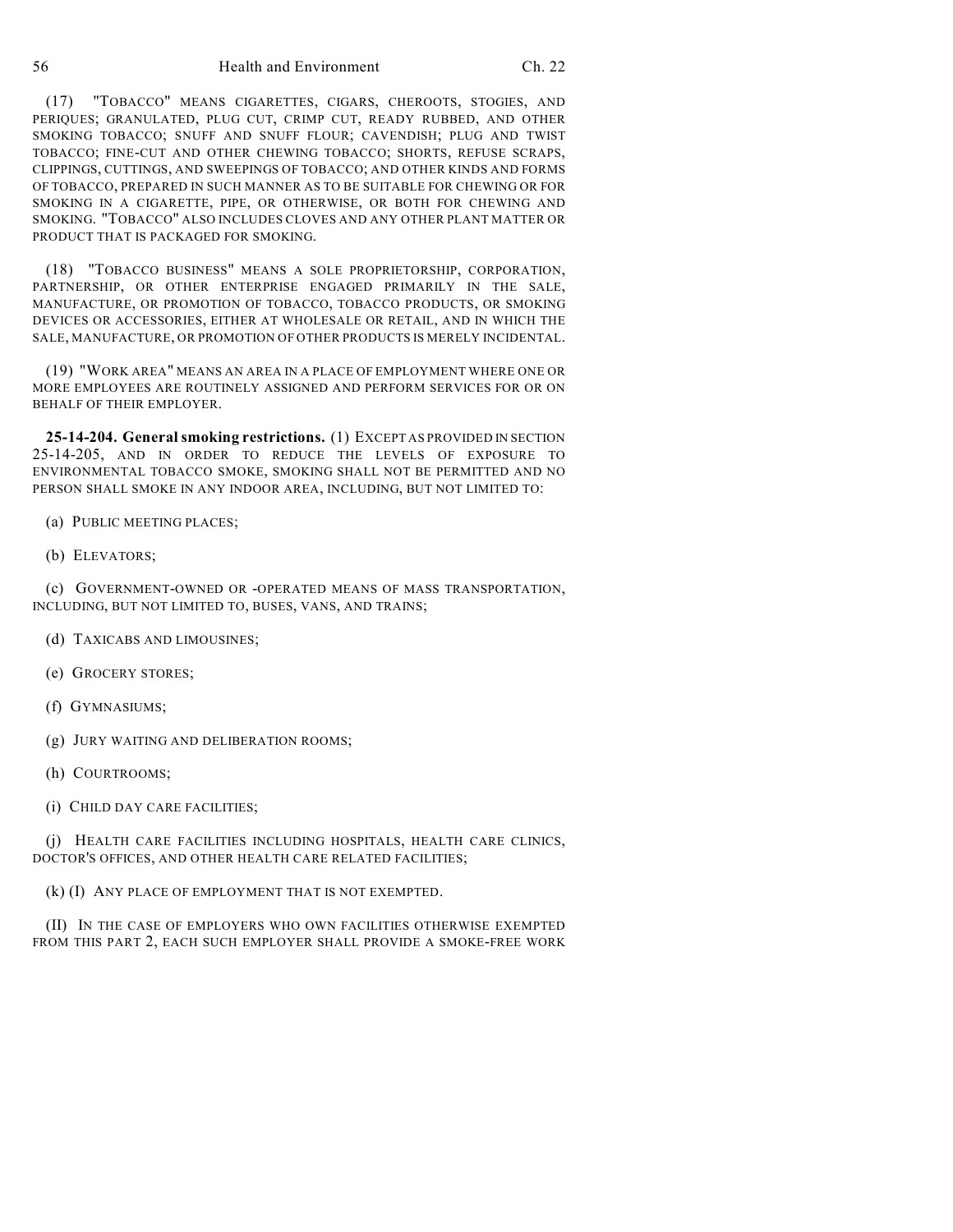## Ch. 22 Health and Environment 57

AREA FOR EACH EMPLOYEE REQUESTING NOT TO HAVE TO BREATHE ENVIRONMENTAL TOBACCO SMOKE. EVERY EMPLOYEE SHALL HAVE A RIGHT TO WORK IN AN AREA FREE OF ENVIRONMENTAL TOBACCO SMOKE.

(l) FOOD SERVICE ESTABLISHMENTS;

(m) BARS;

(n) LIMITED GAMING FACILITIES AND ANY OTHER FACILITIES IN WHICH ANY GAMING OR GAMBLING ACTIVITY IS CONDUCTED;

(o) INDOOR SPORTS ARENAS;

(p) RESTROOMS, LOBBIES, HALLWAYS, AND OTHER COMMON AREAS IN PUBLIC AND PRIVATE BUILDINGS, CONDOMINIUMS, AND OTHER MULTIPLE-UNIT RESIDENTIAL FACILITIES;

(q) RESTROOMS, LOBBIES, HALLWAYS, AND OTHER COMMON AREAS IN HOTELS AND MOTELS, AND IN AT LEAST SEVENTY-FIVE PERCENT OF THE SLEEPING QUARTERS WITHIN A HOTEL OR MOTEL THAT ARE RENTED TO GUESTS;

(r) BOWLING ALLEYS;

(s) BILLIARD OR POOL HALLS;

(t) FACILITIES IN WHICH GAMES OF CHANCE ARE CONDUCTED;

(u) THE COMMON AREAS OF RETIREMENT FACILITIES, PUBLICLY OWNED HOUSING FACILITIES, AND NURSING HOMES, NOT INCLUDING ANY RESIDENT'S PRIVATE RESIDENTIAL QUARTERS;

(v) PUBLIC BUILDINGS;

(w) AUDITORIA;

(x) THEATERS;

(y) MUSEUMS;

(z) LIBRARIES;

(aa) TO THE EXTENT NOT OTHERWISE PROVIDED IN SECTION 25-14-103.5, PUBLIC AND NONPUBLIC SCHOOLS;

(bb) OTHER EDUCATIONAL AND VOCATIONAL INSTITUTIONS; AND

(cc) THE ENTRYWAYS OF ALL BUILDINGS AND FACILITIES LISTED IN PARAGRAPHS (a) TO (bb) OF THIS SUBSECTION (1).

(2) A CIGAR-TOBACCO BAR SHALL NOT EXPAND ITS SIZE OR CHANGE ITS LOCATION FROM THE SIZE AND LOCATION IN WHICH IT EXISTED AS OF DECEMBER 31, 2005. A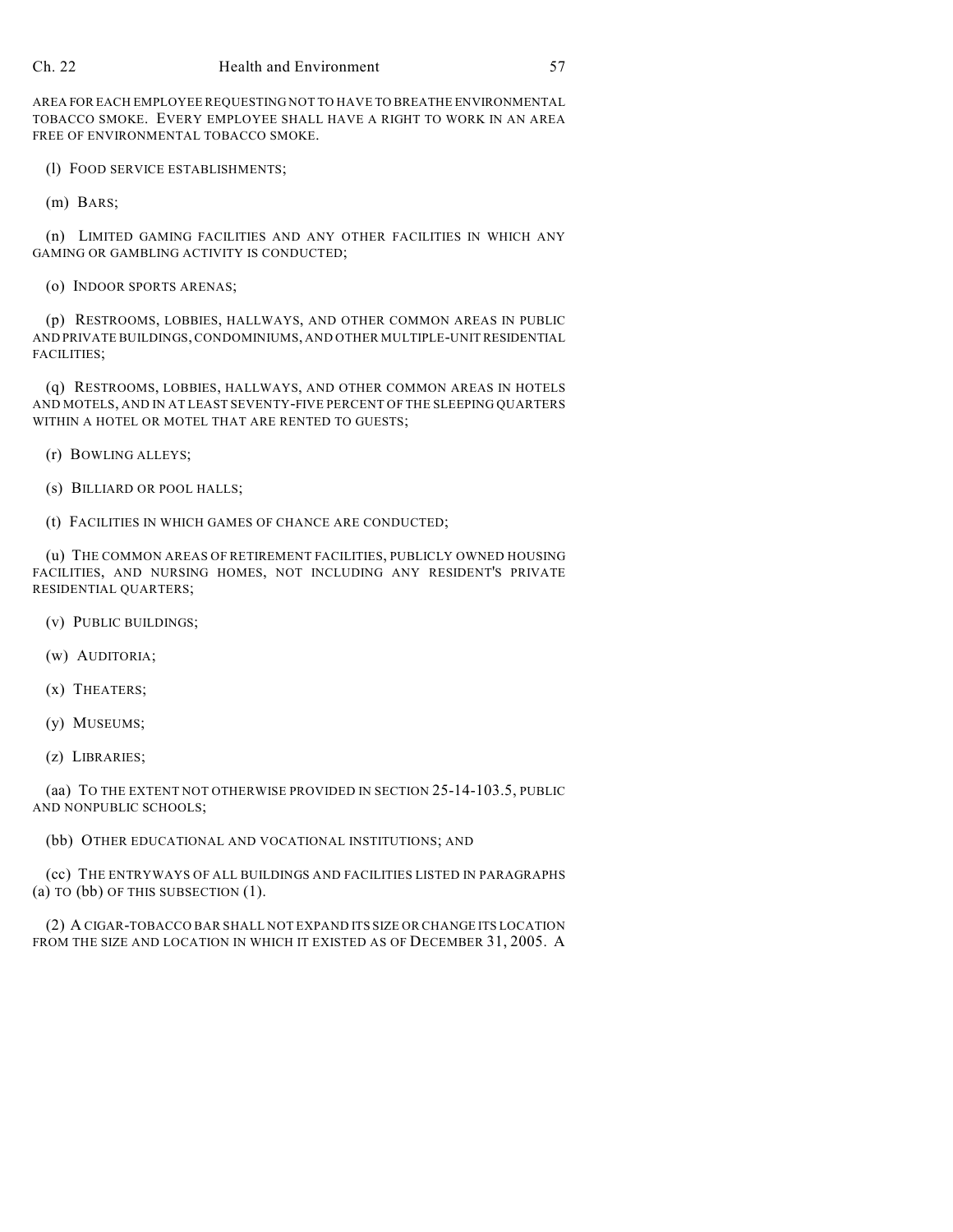CIGAR-TOBACCO BAR SHALL DISPLAY SIGNAGE IN AT LEAST ONE CONSPICUOUS PLACE AND AT LEAST FOUR INCHES BY SIX INCHES IN SIZE STATING: "SMOKING ALLOWED. CHILDREN UNDER EIGHTEEN YEARS OF AGE MUST BE ACCOMPANIED BY A PARENT OR GUARDIAN."

**25-14-205. Exceptions to smoking restrictions.** (1) THIS PART 2 SHALL NOT APPLY TO:

(a) PRIVATE HOMES, PRIVATE RESIDENCES, AND PRIVATE AUTOMOBILES; EXCEPT THAT THIS PART 2 SHALL APPLY IF ANY SUCH HOME, RESIDENCE, OR VEHICLE IS BEING USED FOR CHILD CARE OR DAY CARE OR IF A PRIVATE VEHICLE IS BEING USED FOR THE PUBLIC TRANSPORTATION OF CHILDREN OR AS PART OF HEALTH CARE OR DAY CARE TRANSPORTATION;

(b) LIMOUSINES UNDER PRIVATE HIRE;

(c) A HOTEL OR MOTEL ROOM RENTED TO ONE OR MORE GUESTS IF THE TOTAL PERCENTAGE OF SUCH HOTEL OR MOTEL ROOMS IN SUCH HOTEL OR MOTEL DOES NOT EXCEED TWENTY-FIVE PERCENT;

(d) ANY RETAIL TOBACCO BUSINESS;

(e) A CIGAR-TOBACCO BAR;

(f) AN AIRPORT SMOKING CONCESSION;

(g) THE OUTDOOR AREA OF ANY BUSINESS;

(h) A PLACE OF EMPLOYMENT THAT IS NOT OPEN TO THE PUBLIC AND THAT IS UNDER THE CONTROL OF AN EMPLOYER THAT EMPLOYS THREE OR FEWER EMPLOYEES;

(i) A PRIVATE, NONRESIDENTIAL BUILDING ON A FARM OR RANCH, AS DEFINED IN SECTION 39-1-102, C.R.S., THAT HAS ANNUAL GROSS INCOME OF LESS THAN FIVE HUNDRED THOUSAND DOLLARS; OR

(j) THE RETAIL FLOOR PLAN, AS DEFINED IN SECTION 12-47.1-509, C.R.S., OF A LICENSED CASINO.

**25-14-206. Optional prohibitions.** (1) THE OWNER OR MANAGER OF ANY PLACE NOT SPECIFICALLY LISTED IN SECTION 25-14-204, INCLUDING A PLACE OTHERWISE EXEMPTED UNDER SECTION 25-14-205, MAY POST SIGNS PROHIBITING SMOKING OR PROVIDING SMOKING AND NONSMOKING AREAS. SUCH POSTING SHALL HAVE THE EFFECT OF INCLUDING SUCH PLACE, OR THE DESIGNATED NONSMOKING PORTION THEREOF, IN THE PLACES WHERE SMOKING IS PROHIBITED OR RESTRICTED PURSUANT TO THIS PART 2.

(2) IF THE OWNER OR MANAGER OF A PLACE NOT SPECIFICALLY LISTED IN SECTION 25-14-204, INCLUDING A PLACE OTHERWISE EXEMPTED UNDER SECTION 25-14-205, IS AN EMPLOYER AND RECEIVES A REQUEST FROM AN EMPLOYEE TO CREATE A SMOKE-FREE WORK AREA AS CONTEMPLATED BY SECTION 25-14-204 (1) (k) (II), THE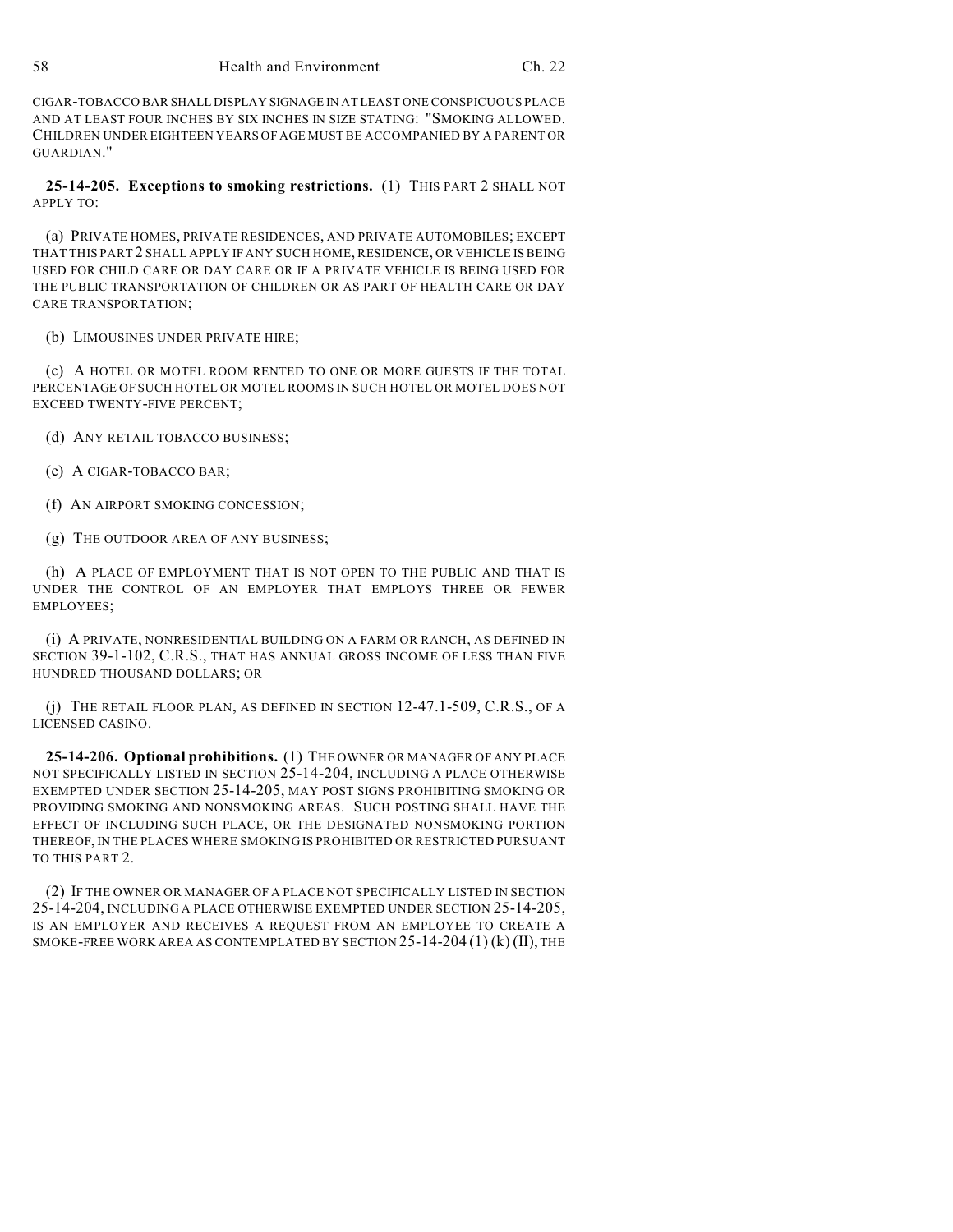OWNER OR MANAGER SHALL POST A SIGN OR SIGNS IN THE SMOKE-FREE WORK AREA AS PROVIDED IN SUBSECTION (1) OF THIS SECTION.

**25-14-207. Other applicable regulations of smoking - local counterpart regulations authorized.** (1) THIS PART 2 SHALL NOT BE INTERPRETED OR CONSTRUED TO PERMIT SMOKING WHERE IT IS OTHERWISE RESTRICTED BY ANY OTHER APPLICABLE LAW.

(2) (a) A LOCAL AUTHORITY MAY, PURSUANT TO ARTICLE 16 OF TITLE 31, C.R.S., A MUNICIPAL HOME RULE CHARTER, OR ARTICLE 15 OF TITLE 30, C.R.S., ENACT, ADOPT, AND ENFORCE SMOKING REGULATIONS THAT COVER THE SAME SUBJECT MATTER AS THE VARIOUS PROVISIONS OF THIS PART 2. NO LOCAL AUTHORITY MAY ADOPT ANY LOCAL REGULATION OF SMOKING THAT IS LESS STRINGENT THAN THE PROVISIONS OF THIS PART 2; EXCEPT THAT A LOCAL AUTHORITY MAY SPECIFY A RADIUS OF LESS THAN FIFTEEN FEET FOR THE AREA INCLUDED WITHIN AN ENTRYWAY.

(b) THE MUNICIPAL COURTS OR THEIR EQUIVALENT IN ANY CITY, CITY AND COUNTY, OR TOWN HAVE JURISDICTION OVER VIOLATIONS OF SMOKING REGULATIONS ENACTED BY ANY CITY, CITY AND COUNTY, OR TOWN UNDER THIS SECTION.

**25-14-208. Unlawful acts - penalty - disposition of fines and surcharges.** (1) IT IS UNLAWFUL FOR A PERSON WHO OWNS, MANAGES, OPERATES, OR OTHERWISE CONTROLS THE USE OF A PREMISES SUBJECT TO THIS PART 2 TO VIOLATE ANY PROVISION OF THIS PART 2.

(2) IT IS UNLAWFUL FOR A PERSON TO SMOKE IN AN AREA WHERE SMOKING IS PROHIBITED PURSUANT TO THIS PART 2.

(3) A PERSON WHO VIOLATES THIS PART 2 IS GUILTY OF A CLASS 2 PETTY OFFENSE AND, UPON CONVICTION THEREOF, SHALL BE PUNISHED BY A FINE NOT TO EXCEED TWO HUNDRED DOLLARS FOR A FIRST VIOLATION WITHIN A CALENDAR YEAR, A FINE NOT TO EXCEED THREE HUNDRED DOLLARS FOR A SECOND VIOLATION WITHIN A CALENDAR YEAR, AND A FINE NOT TO EXCEED FIVE HUNDRED DOLLARS FOR EACH ADDITIONAL VIOLATION WITHIN A CALENDAR YEAR. EACH DAY OF A CONTINUING VIOLATION SHALL BE DEEMED A SEPARATE VIOLATION.

(4) ALL JUDGES, CLERKS OF A COURT OF RECORD, OR OTHER OFFICERS IMPOSING OR RECEIVING FINES COLLECTED PURSUANT TO OR AS A RESULT OF A CONVICTION OF ANY PERSONS FOR A VIOLATION OF ANY PROVISION OF THIS PART 2 SHALL TRANSMIT ALL SUCH MONEYS SO COLLECTED IN THE FOLLOWING MANNER:

(a) SEVENTY-FIVE PERCENT OF ANY SUCH FINE FOR A VIOLATION OCCURRING WITHIN THE CORPORATE LIMITS OF A CITY, TOWN, OR CITY AND COUNTY SHALL BE TRANSMITTED TO THE TREASURER OR CHIEF FINANCIAL OFFICER OF SAID CITY, TOWN, OR CITY AND COUNTY, AND THE REMAINING TWENTY-FIVE PERCENT SHALL BE TRANSMITTED TO THE STATE TREASURER, WHO SHALL CREDIT THE SAME TO THE GENERAL FUND.

(b) SEVENTY-FIVE PERCENT OF ANY FINE FOR A VIOLATION OCCURRING OUTSIDE THE CORPORATE LIMITS OF A CITY OR TOWN SHALL BE TRANSMITTED TO THE TREASURER OF THE COUNTY IN WHICH THE CITY OR TOWN IS LOCATED, AND THE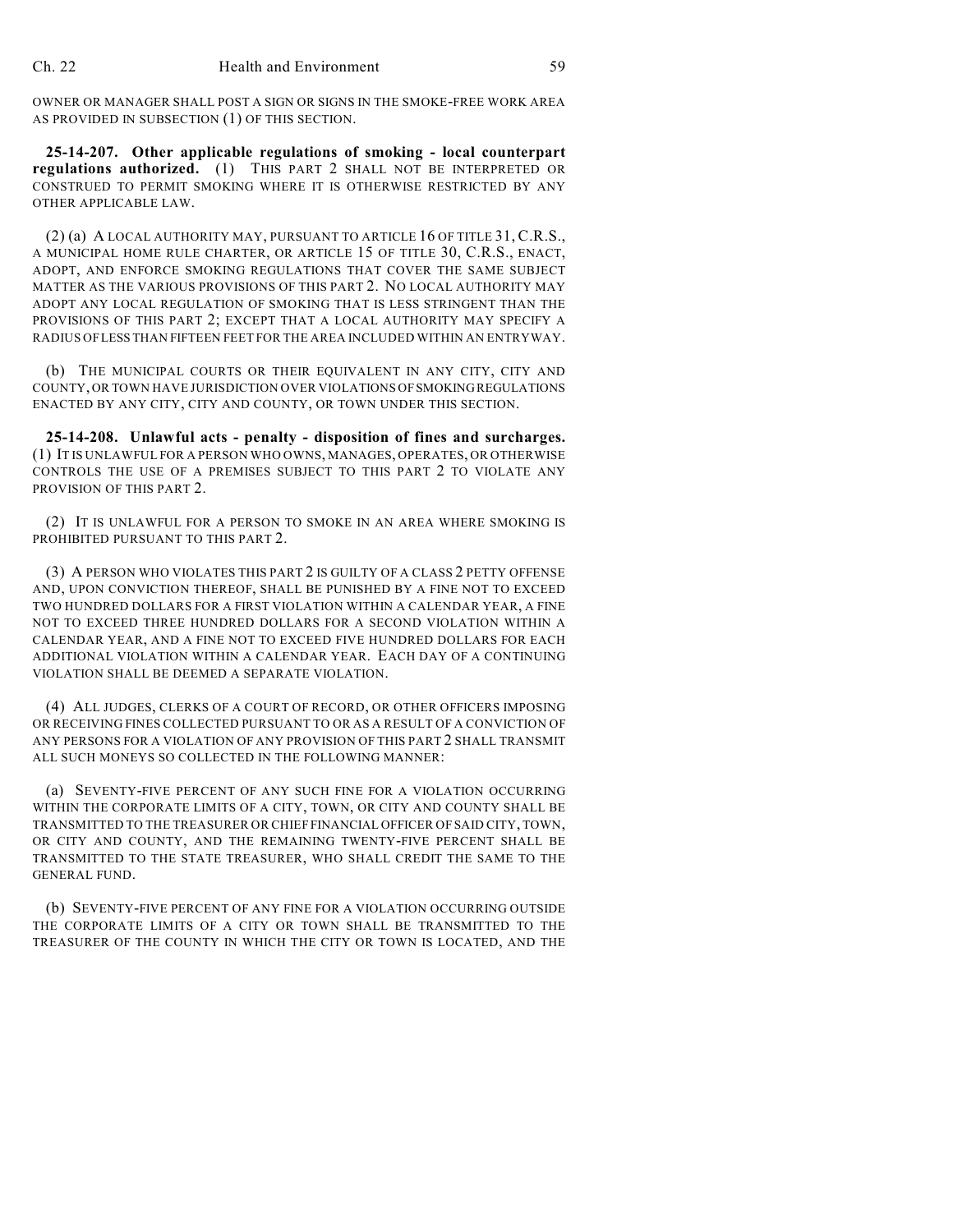REMAINING TWENTY-FIVE PERCENT SHALL BE TRANSMITTED TO THE STATE TREASURER, WHO SHALL CREDIT THE SAME TO THE GENERAL FUND.

**25-14-209. Severability.** IF ANY PROVISION OF THIS PART 2 OR THE APPLICATION THEREOF TO ANY PERSON OR CIRCUMSTANCE IS HELD INVALID, SUCH INVALIDITY SHALL NOT AFFECT OTHER PROVISIONS OR APPLICATIONS OF THIS PART 2 THAT CAN BE GIVEN EFFECT WITHOUT THE INVALID PROVISION OR APPLICATION, AND TO THIS END THE PROVISIONS OF THIS PART 2 ARE DECLARED TO BE SEVERABLE.

**SECTION 2. Repeal.** 25-14-101, Colorado Revised Statutes, is repealed as follows:

**25-14-101. Legislative declaration.** The general assembly hereby declares that the smoking of tobacco or any other plant or weed under certain conditions is a matter of public concern and that in order to protect the public health, safety, and welfare it is necessary to control such smoking in certain public places.

**SECTION 3. Repeal.** 25-14-102, Colorado Revised Statutes, is repealed as follows:

**25-14-102. Definitions.** As used in this article, unless the context otherwise requires:

(1) "Public meeting" means any meeting required to be open to the public pursuant to part 4 of article 6 of title 24, C.R.S.

(2) "Public place" means any enclosed, indoor area used by the general public or serving as a place of work including, but not limited to, restaurants, retail stores, other commercial establishments, governmental offices, waiting rooms of health care professionals, public conveyances, educational facilities, hospitals, nursing homes, auditoriums, arenas, assembly and meeting rooms, and rest rooms, but the term does not include enclosed offices occupied exclusively by smokers, even though such offices may be visited by nonsmokers.

(3) "Smoking" means the carrying of a lighted pipe, lighted cigar, or lighted cigarette of any kind and includes the lighting of a pipe, cigar, or cigarette of any kind.

**SECTION 4. Repeal.** 25-14-103, Colorado Revised Statutes, is repealed as follows:

**25-14-103. Smoking prohibited in certain public places.** (1) Except as otherwise provided in this subsection (1), smoking is prohibited in the following public places:

(a) Elevators, museums, galleries, and libraries of any establishment doing business with the general public;

(b) (I) All hospital elevators and corridors and wherever combustible supplies or materials are stored and wherever flammable liquids or gases or oxygen is stored or in use in the hospital. In addition to the specific prohibitions provided in this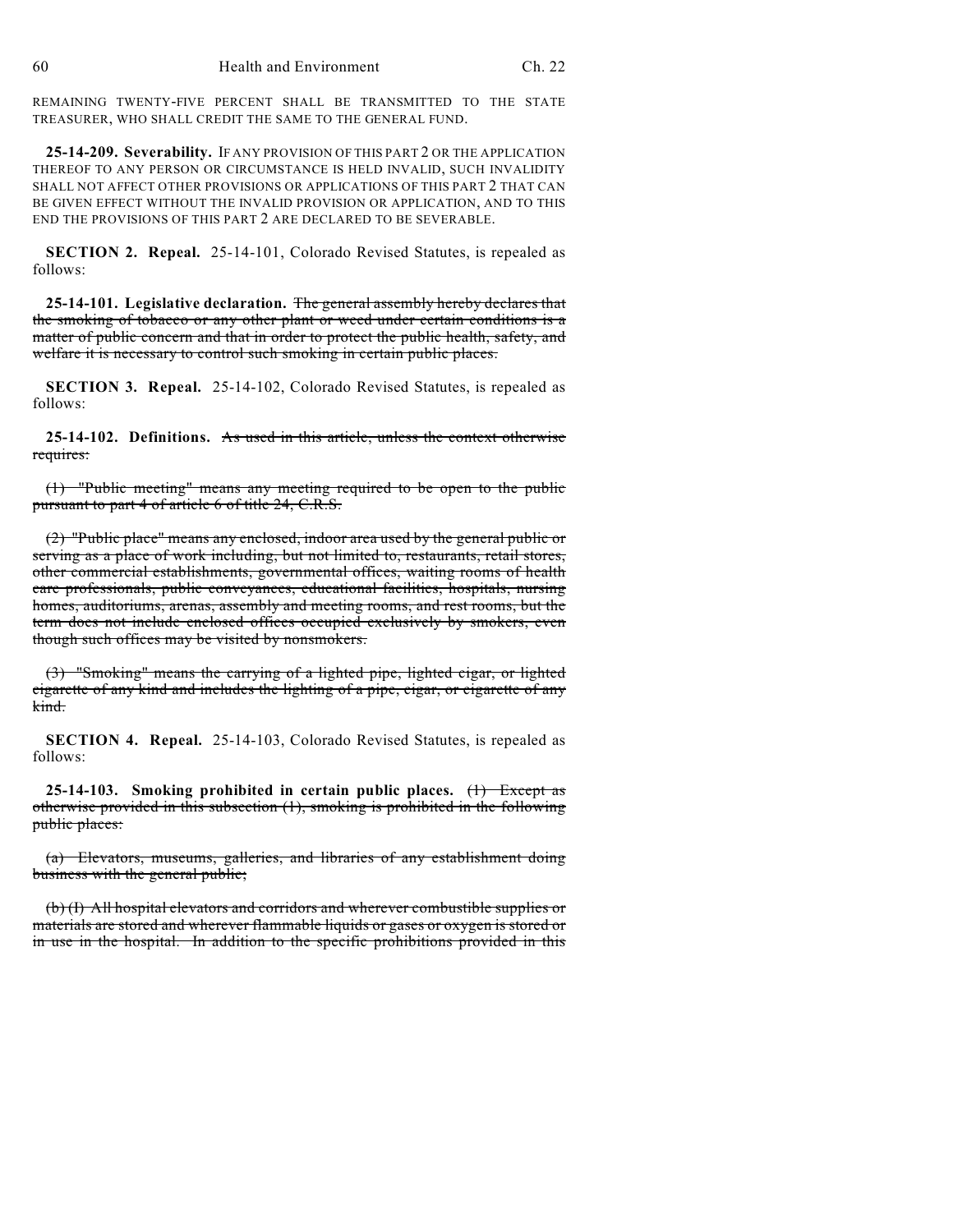subparagraph (I), hospitals shall:

(A) Allow all patients, prior to elective admission, to choose to be in a no smoking patient room and, when possible, accommodate such request;

(B) Prohibit employees from smoking in patient rooms;

(C) Require that visitors obtain express approval from all patients in a patient room prior to smoking.

(II) All areas of a hospital not specifically referred to in this paragraph (b) shall be considered smoking areas unless posted otherwise.

(III) Nothing in this section shall prohibit a hospital from banning smoking on all or part of its premises.

(IV) No other restrictions provided in this article shall apply to hospitals licensed pursuant to article 3 of this title or holding a valid certificate of compliance pursuant to section  $25-1.5-103$  (1) (a) (II).

(c) Waiting rooms and meeting rooms located in all buildings owned or operated by the executive and judicial branches of government of the state of Colorado or any political subdivision thereof except in areas designated for smoking;

(d) Any building used or designed primarily for the purpose of exhibiting any motion picture, stage drama, lecture, musical recital, or other such performance whenever open to the public; except that, unless otherwise prohibited by local ordinance or regulation, smoking shall be allowed in an area commonly referred to as a lobby if such lobby is reasonably separated from the spectator area and in designated seating areas of moving picture theaters where ventilation is adequate to achieve the purposes of this article. This prohibition applies also to enclosed sporting arenas.

(e) Public transportation vehicles when open to the public, except in designated smoking areas.

#### (f) Repealed.

(2) Restaurants and taverns are not subject to the specific prohibitions of this article, but restaurants and taverns are encouraged, whenever possible, to seat nonsmokers in an area away from smokers. Any public place where food is sold or served and in which neither a smoking nor a nonsmoking area is designated shall post a sign in a conspicuous place at or inside its entrance indicating whether or not provisions have been made for nonsmokers.

(3) The owner, manager, or any person in charge of a public place specified in subsection (1) of this section shall control smoking throughout such public place by posting signs which clearly designate nonsmoking and, where provided, smoking areas. Such signs shall be explicit and conspicuous, but the wording, size, color, design, and place of posting shall be at the discretion of the owner, manager, or person in charge.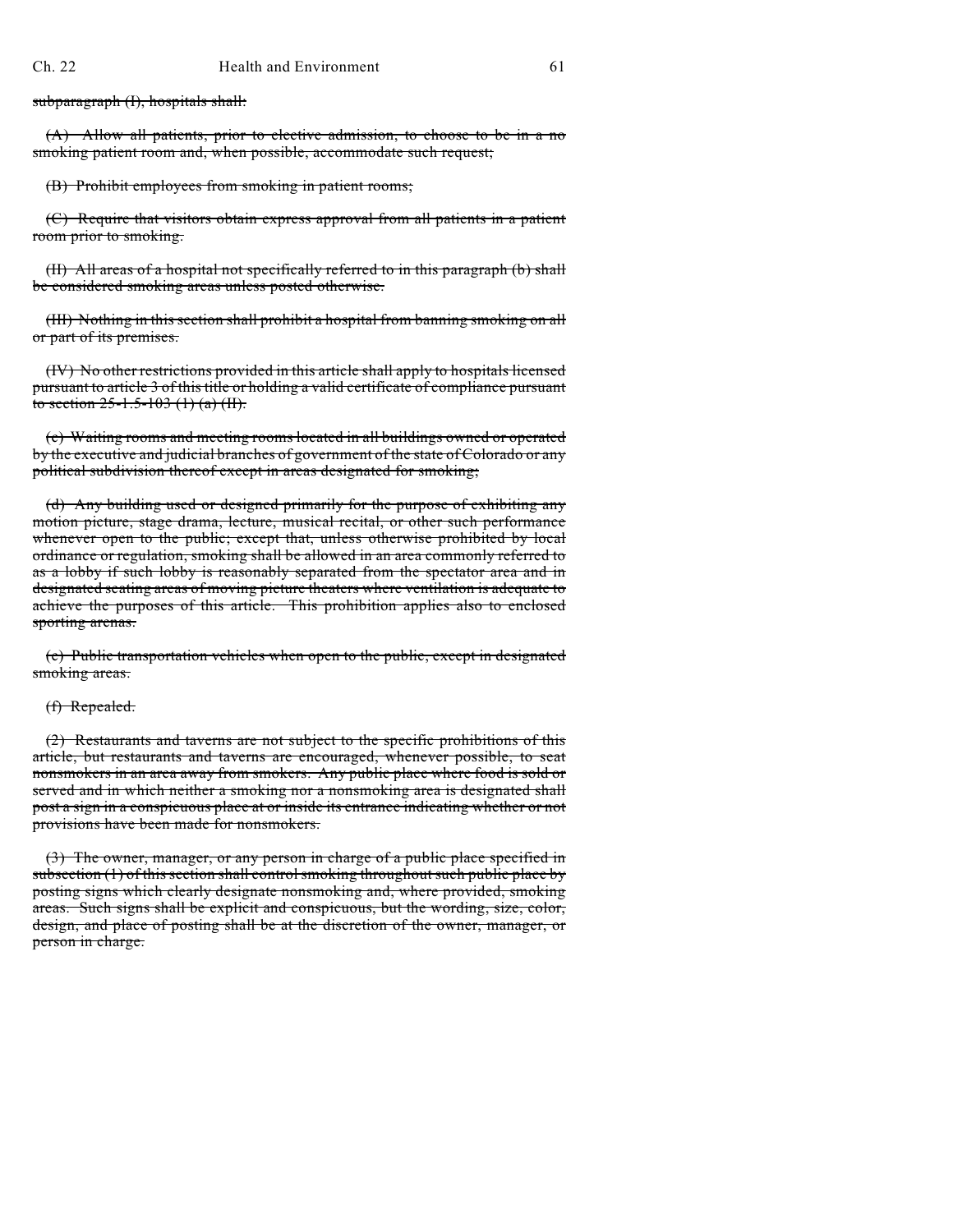(4) Those in charge of offices and commercial establishments that provide employment for the general public are encouraged to designate nonsmoking areas that are physically separated from the working environments where other employees smoke. Every effort shall be made to provide a separate area for nonsmokers in employee lounges and cafeterias.

**SECTION 5. Repeal.** 25-14-103.7, Colorado Revised Statutes, is repealed as follows:

**25-14-103.7. Control of smoking in state legislative buildings.** (1) Except as provided in subsection (2) of this section, smoking is prohibited in all state legislative buildings.

(2) The legislative council created by section 2-3-301, C.R.S., or its designee:

(a) May designate areas in legislative buildings where smoking is permitted;

(b) Shall consider proposals to redesignate any area designated as a smoking area pursuant to paragraph (a) of this subsection  $(2)$ ;

(c) Shall establish a smoking policy for office space within legislative buildings; and

(d) Shall ensure that signs are posted that clearly designate nonsmoking and smoking areas.

(3) Notwithstanding the provisions of this section, the control or limitation of smoking in the chambers, antechambers, committee rooms of the senate and the house of representatives, and office space assigned to and occupied by legislators shall be governed by the provisions of section  $2-2-404$  (1.5), C.R.S.

(4) As used in this section, unless the context otherwise requires:

(a) "Legislative building" means any building which is owned or operated by the legislative branch and which is under the direction and control of such branch.

(b) "Smoking" shall have the same meaning as set forth in section  $25-14-102$  (3).

**SECTION 6. Repeal.** 25-14-104, Colorado Revised Statutes, is repealed as follows:

**25-14-104. Optional prohibition.** The owner or manager of a public place other than one specifically provided in section 25-14-103 (1) may post, at his discretion, signs prohibiting smoking or providing smoking and nonsmoking areas. Such posting shall have the effect of including such public place in the public places where smoking is prohibited or restricted pursuant to section  $25-14-103$  (1).

**SECTION 7. Repeal.** 25-14-105, Colorado Revised Statutes, is repealed as follows:

**25-14-105. Local regulations.** Nothing in this article shall prevent any town,